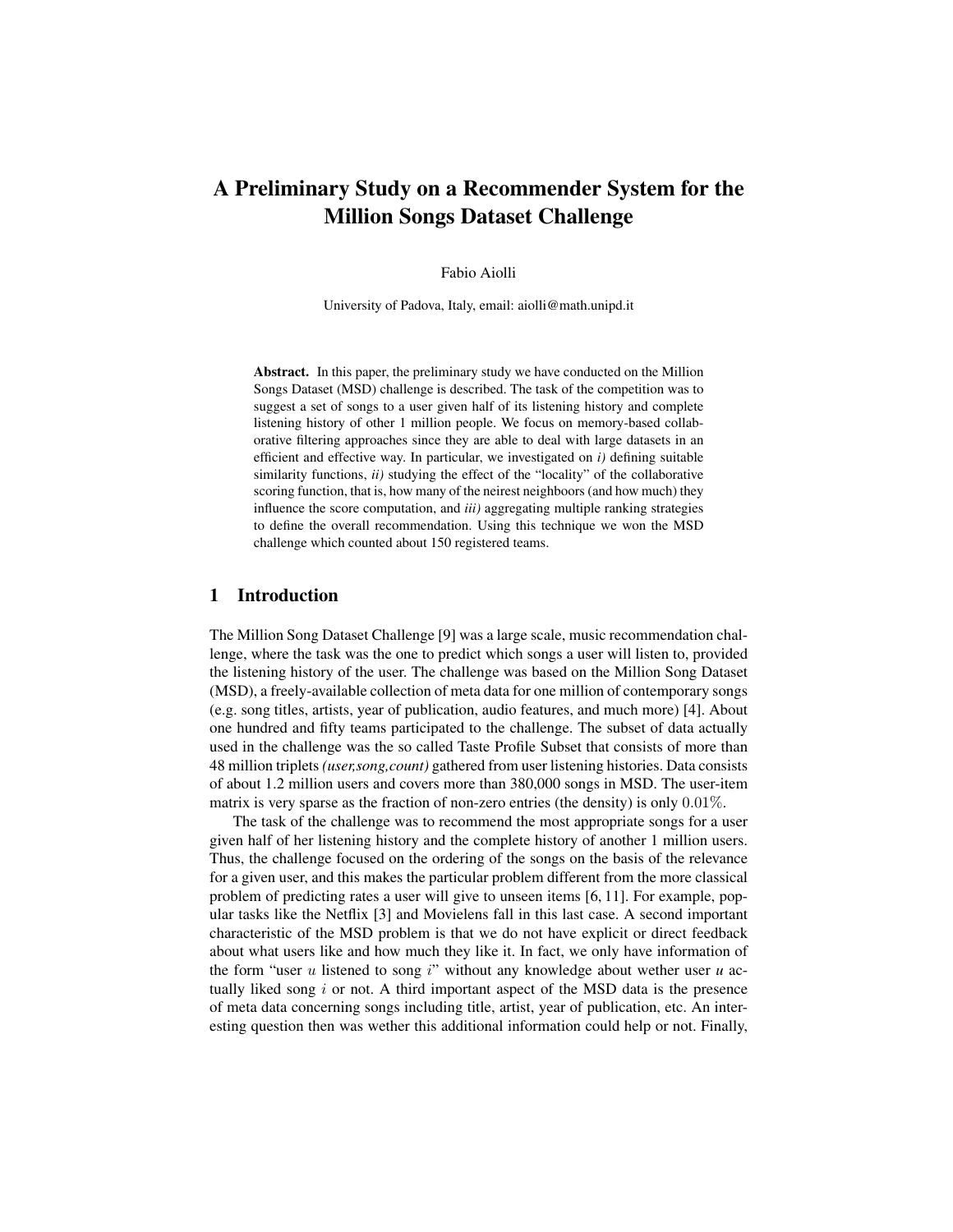given the huge size of the datasets involved, time and memory efficiency of the method used turned out to be another very important issue in the challenge.

Collaborative Filtering (CF) is a technology that uses the item by user matrix to discover other users with similar tastes as the active user for which we want to make the prediction. The intuition is that if other users, similar to the active user, already purchased a certain item, then it is likely that the active user will like that item as well. A similar (dual) consideration can be made by changing the point of view. If we know that a set of items are often purchased together (they are similar in some sense), then, if the active user has bought one of them, probably he/she will be interested to the other as well. In this paper, we show that, even if this second view has been far more useful to win the MSD competition, the first view also brings useful and diverse information that can be aggregated in order to boost the performance of the recommendation.

In Section 2, collaborative filtering is described and proposed as a first approach to solve the problem of MSD. In particular, we briefly discuss the most popular state-ofthe-art techniques: model based and memory based CF methods. In the same section, we propose a variant of memory based CF particularly suitable to tasks with implicit feedback and binary ratings, and we propose a new parameterized similarity function that can be adapted to different applicative domains. Finally, in Section 3, empirical results of the proposed techniques are presented and discussed.

### 2 A Collaborative Filtering approach to the MSD task

Collaborative Filtering techniques use a database in the form of a user-item matrix  $R$ of preferences. In a typical Collaborative Filtering scenario, a set  $U$  of n users and a set *I* of *m* items exist and the entries of  $R = \{r_{ui}\}\in \mathbb{R}^{n \times m}$  represent how much user u likes item i. In this paper, we assume  $r_{ui} \in \{0, 1\}$  as this was the setting of the MSD challenge<sup>1</sup>. Entries  $r_{ui}$  represent the fact that user u have listened to (or would like to listen to) the song  $i$ . In the following we refer to items or songs interchangeably. The MSD challenge task has been more properly described as a *top-*τ *recommendation* task. Specifically, for any *active user* u, we want to identify a list of  $\tau$  ( $\tau$  = 500 in the challenge) items  $I_u \subseteq \mathcal{I}$  that he/she will like the most. Clearly, this set must be disjoint with the set of items already rated (purchased, or listened to) by the active user.

#### 2.1 Model-based Collaborative Filtering

Model-based CF techniques construct a model of the information contained in the matrix  $R$ . There are many proposed techniques of this type, including Bayesian models, Clustering models, Latent Factor models, and Classification/Regression models.

In recent literature about CF, matrix factorization techniques [8] have become a very popular and effective choice to implement the CF idea. In this kind of models one tries to learn a linear embedding of both users and items into a smaller dimensional

<sup>1</sup> Note that in this definition we neglet the information given by the *count* attribute of the triplets indicating how many times the song has been listened to by a user. In fact, at the start of the competition, the organizers warned us on the fact that this attribute could be unreliable and absolutely not correlated with likings.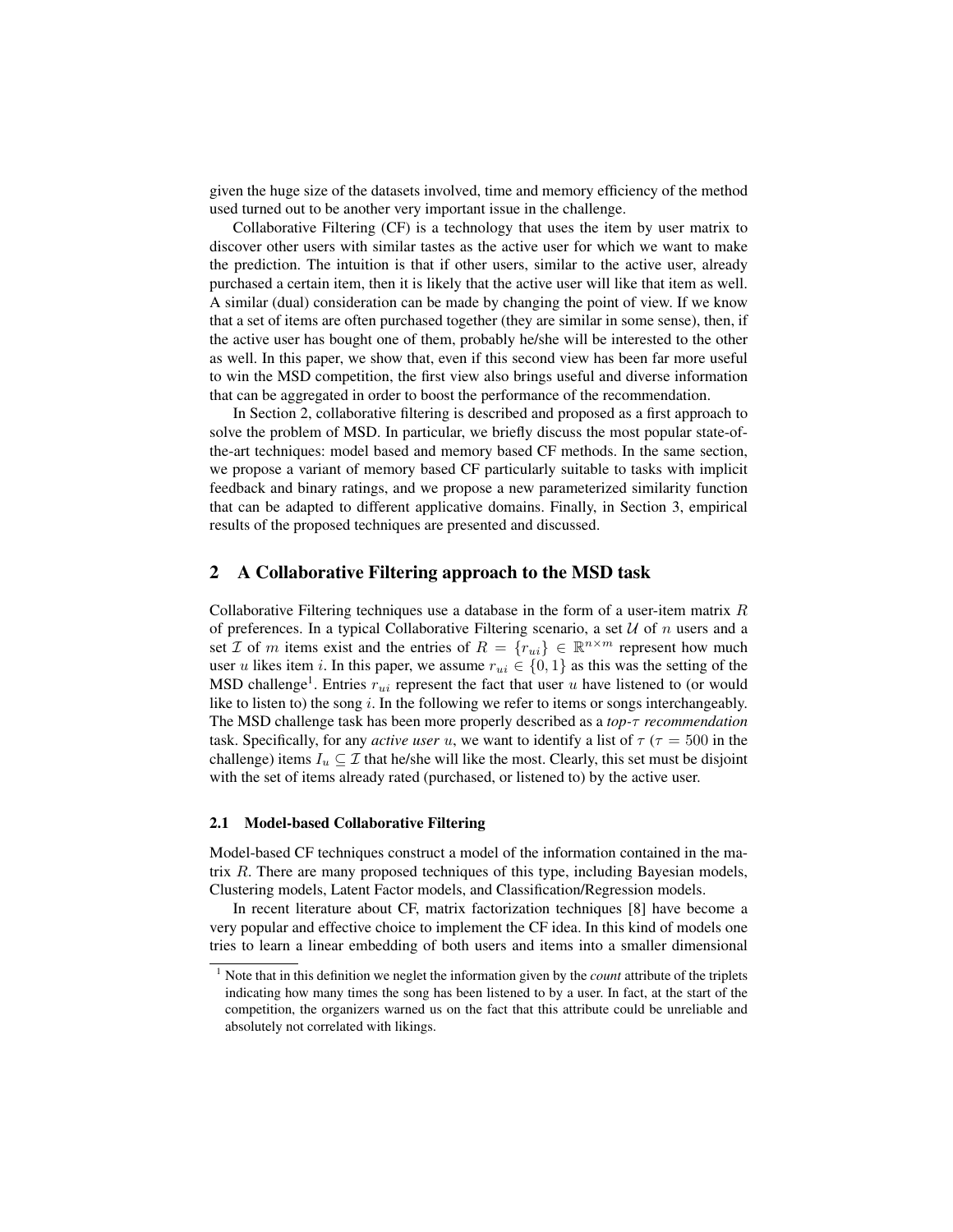space. More formally, in its basic form, one needs to find two matrices  $P \in \mathbb{R}^{n \times k}$  and  $\tilde{Q} \in \mathbb{R}^{k \times m}$ , such that  $R = PQ$ , in such a way to minimize a loss over training data. A common choice for this loss is the root mean square error (RMSE).

Despite the fact that matrix factorization is recognized as a state-of-the-art technique in CF, we note that it has some drawbacks that make it unsuitable for the MSD task. First of all, learning the model is generally computationally very expansive and this is a problem when the size of the matrix  $R$  is very large as it was in our case. Second, since it is tipically modelled as a regression problem, it does not seem very good for implicit feedback tasks. In this cases we only have binary values of relevance and the value 0 cannot properly be considered the same as unrelevant since the no-action on an item can be due to many other reasons beyond not liking it (the user can be unaware of the existence of the item, for example). Finally, baseline provided by the organizers of the challenge and other teams entries, both based on matrix factorization techniques, have shown quite poor results for this particular task, thus confirming our previous claims.

### 2.2 Memory-based Collaborative Filtering

In memory-based Collaborative Filtering algorithms, also known as Neighborhood Models, the entire user-item matrix is used to generate a prediction. Generally, given a new user for which we want to obtain the prediction, the set of items to suggest are computed looking at similar users. This strategy is typically referred to as *user-based recommendation*. Alternatively, in the *item-based recommendation* strategy, one computes the most similar items for the items that have been already purchased by the active user, and then aggregates those items to form the final recommendation. There are many different proposal on how to aggregate the information provided by similar users/items (see [11] for a good survey). However, most of them are tailored to classical recommendation systems and they are not promptly compliant with the implicit feedback setting where only binary relevance values are available. More importantly, computing the neirest neighbors requires the computation of similarities for every pair of users or songs. This is simply infeasible in our domain given the huge size of the datasets involved. So, we propose to use a simple weighted sum strategy the considers positive information only. A deeper analysis of this simple strategy will allows us to highlight an interesting duality which exists between user-based and item-based recommendation algorithms.

In the *user-based* type of recommendation, the scoring function, on the basis of which the recommendation is made, is computed by

$$
h_{ui}^U = \sum_{v \in \mathcal{U}} f(w_{uv}) r_{vi} = \sum_{v \in \mathcal{U}(i)} f(w_{uv}),
$$

that is, the score obtained on an item for a target user is proportional to the similarities between the target user u and other users v that have purchased the item  $i$  ( $v \in \mathcal{U}(i)$ ). This score will be higher for items which are often rated by similar users.

On the other hand, within a *item-based* type of recommendation [5, 10], the target item  $i$  is associated with a score

$$
h_{ui}^S = \sum_{j \in \mathcal{I}} f(w_{ij}) r_{uj} = \sum_{j \in \mathcal{I}(u)} f(w_{ij}),
$$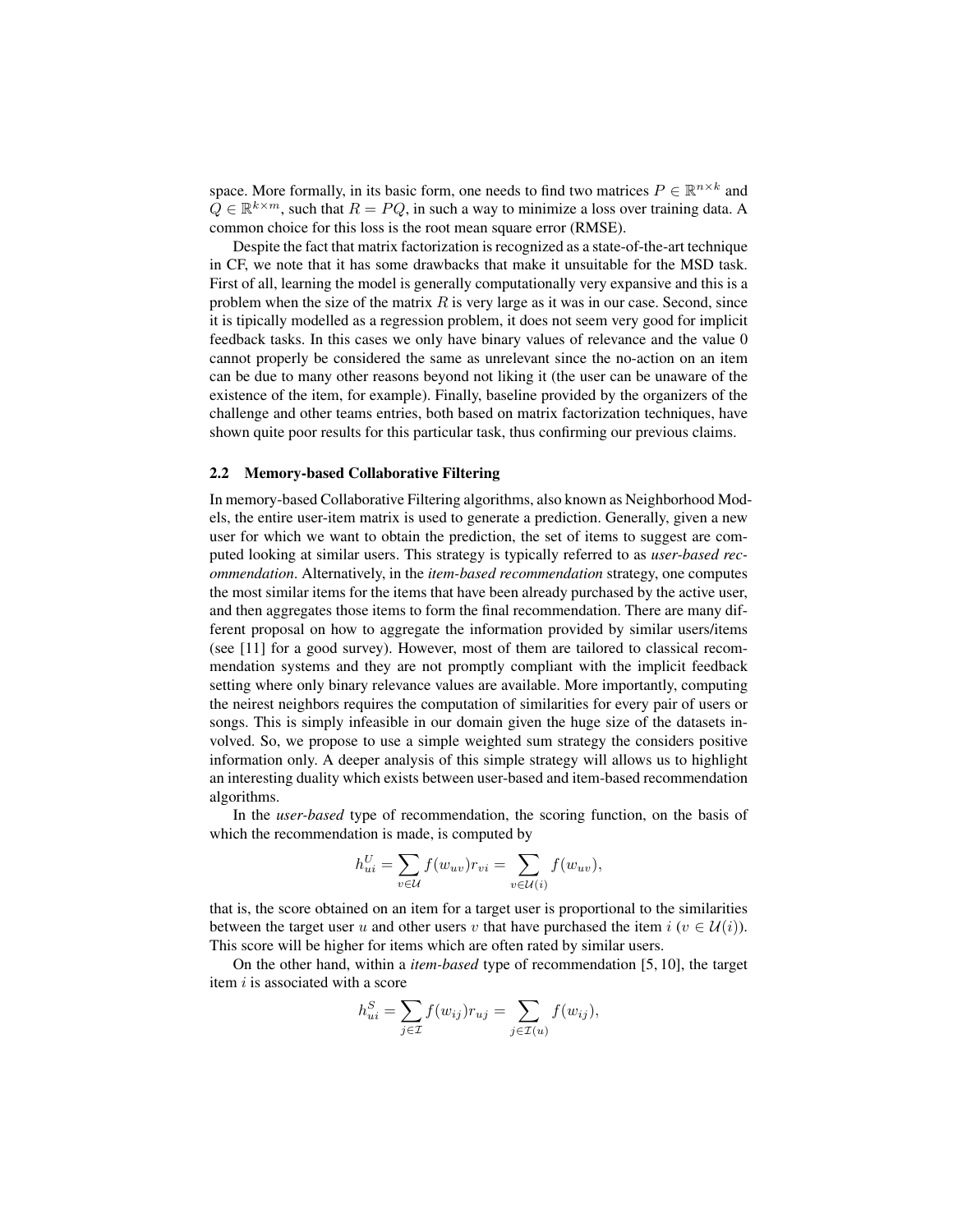and hence, the score is proportional to the similarities between item  $i$  and other items already purchased by the user  $u$  ( $j \in \mathcal{I}(u)$ ).

Note that, the two formulations above do not have a normalization factor. A normalization with the sum of the similarities with the neighbors is tipically performed in neighboorhood models for tasks with explicit rates. In our case, we wanted to consider positive information only in the model. As we see in the following, an effect similar to the normalization is given by the function  $f(w)$ . The proposed strategy seems appropriate in our setting and makes the prediction much faster as we only need to compute pair similarities with only a few other (in the order of tens in our task) users/items.

The function  $f(w)$  can be assumed monotonic not decreasing and its role is to emphasize/deemphasize similarity contributions in such a way to adjust the *locality* of the scoring function, that is how many of the nearest users/items really matter in the computation. As we will see, a correct setting of this function turned out to be very useful with the challenge data.

Interestingly, in both cases, we can decompose the user and item contributions in a linear way, that is, we can write  $h_{ui}^U = \mathbf{w}_u^T \mathbf{r}_i$ ,  $\mathbf{w}_u \in \mathbb{R}^n$ , and  $h_{ui}^S = \mathbf{w}_i^T \mathbf{r}_u$ ,  $\mathbf{w}_i \in \mathbb{R}^m$ . In other words, we are defining an embedding for items (in user based recommendation systems) and for users (in item based recommendation systems). In the specific case above, this corresponds to choose the particular vector  $r_i$  as the vector with n entries in  $\{0,1\}$ , where  $\mathbf{r}_i^{(u)} = r_{ui}$ . Similarly, for the representation of users in item-based scoring, we choose  $\mathbf{r}_u$  as the vector with m entries in  $\{0, 1\}$ , such that  $\mathbf{r}_u^{(i)} = r_{ui}$ . In the present paper we mainly focus on exploring how we can learn the vectors  $w_i$  and  $w_u$  in a principled way by using the entire user-item preference matrix on-the-fly when a new recommendation has to be done. Alternatively, we could also try to learn the weight vectors from data by noticing that a recommendation task can be seen as a multilabel classification problem where songs represent the labels and users represent the examples. We have performed preliminary experiments in this sense using the preference learning approach described in [1]. The results were promising but the problem in this case was the computational requirements of a *model-based* paradigm like this. For this reason we decided to postpone a further analysis of this setting to future works.

### 2.3 User-based and Song-based similarity

In large part of CF literature the cosine similarity is the standard measure of correlation and not much work has been done until now to adapt the similarity to a given problem. Our opinion is that it cannot exist a single similarity measure that can fit all possible domains where collaborative filtering is used. With the aim to bridge this gap, in this section, we try to define a parametric family of user-based and item-based similarities that can fit different problems.

In the challenge, we have not relevance grades since the ratings are binary values. This is a first simplification we can exploit in the definition of the similarity functions. The similarity function that is commonly used in this case, both for the user-based case and the item-based case, is the cosine similarity. In the case of binary grades the cosine similarity can be simplified as in the following. Let  $\mathcal{I}(u)$  be the set of items rated by a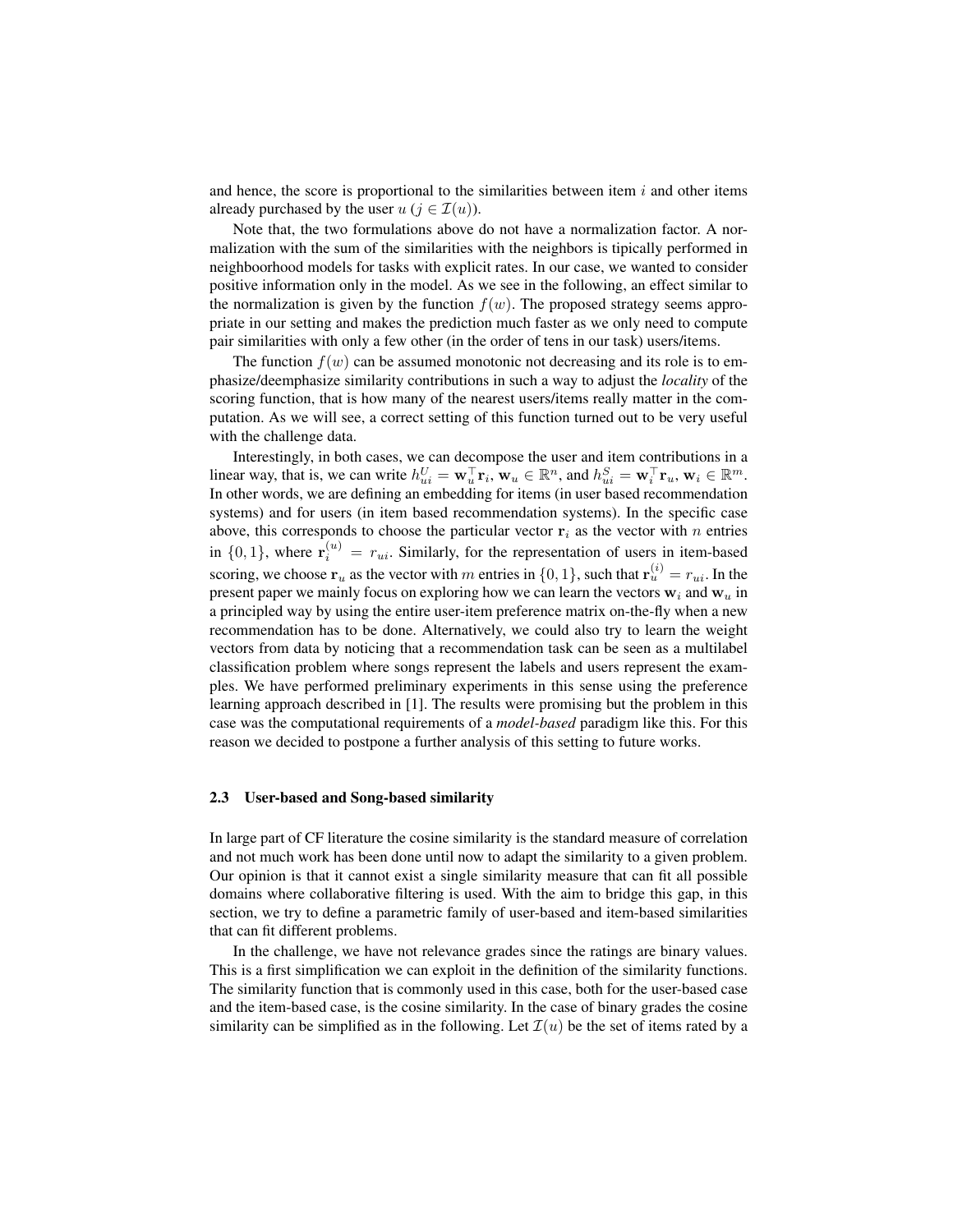generic user u, then the cosine similarity between two users  $u, v$  is defined by

$$
w_{uv} = \frac{|\mathcal{I}(u) \cap \mathcal{I}(v)|}{|\mathcal{I}(u)|^{\frac{1}{2}} |\mathcal{I}(v)|^{\frac{1}{2}}}
$$

and, similarly for items, by setting  $\mathcal{U}(i)$  the set of users which have rated item i, we obtain:  $|U(f) - 2U(f)|$ 

$$
w_{ij}=\frac{|\mathcal{U}(i)\cap\mathcal{U}(j)|}{|\mathcal{U}(i)|^{\frac{1}{2}}|\mathcal{U}(j)|^{\frac{1}{2}}}.
$$

The cosine similarity has the nice property to be symmetric but, as we show in the experimental section, it might not be the better choice. In fact, especially for the item case, we are more interested in computing how likely it is that an item will be appreciated by a user when we *already* know that the same user likes another item. It is clear that this definition is not symmetric. As an alternative to the cosine similarity, we can resort to the conditional probability measure which can be estimated with the following formulas:

$$
w_{uv} = P(u|v) = \frac{|\mathcal{I}(u) \cap \mathcal{I}(v)|}{|\mathcal{I}(v)|}
$$

and

$$
w_{ij} = P(i|j) = \frac{|\mathcal{U}(i) \cap \mathcal{U}(j)|}{|\mathcal{U}(j)|}
$$

Previous works (see [7] for example) pointed out that the conditional probability measure of similarity,  $P(i|j)$ , has the limitation that items which are purchased frequently tend to have higher values not because of their co-occurrence frequency but instead because of their popularity. In our opinion, this might not be a limitation in a recommendation setting like ours. Perhaps, this could be an undesired feature when we want to cluster items. In fact, this correlation measure has not to be thought of as a real similarity measure. As we will see, experimental results seem to confirm this hypothesis, at least in the item-based similarity case.

Now, we are able to propose a parametric generalization of the above similarity measures. This parametrization permits ad-hoc optimizations of the similarity function for the domain of interest. For example, this can be done by validating on available data. Specifically, we propose to use the following combination of conditional probabilities:

$$
w_{uv} = P(v|u)^{\alpha} P(u|v)^{1-\alpha} \quad w_{ij} = P(j|i)^{\alpha} P(i|j)^{1-\alpha} \tag{1}
$$

where  $\alpha \in [0,1]$  is a parameter to tune. As above, we estimate the probabilities by resorting to the frequencies in the data and derive the following:

$$
w_{uv} = \frac{|\mathcal{I}(u) \cap \mathcal{I}(v)|}{|\mathcal{I}(u)|^{\alpha} |\mathcal{I}(v)|^{1-\alpha}} \quad w_{ij} = \frac{|\mathcal{U}(i) \cap \mathcal{U}(j)|}{|\mathcal{U}(i)|^{\alpha} |\mathcal{U}(j)|^{1-\alpha}}.
$$
 (2)

It is easy to note that the standard similarity based on the conditional probability  $P(u|v)$  (resp.  $P(i|j)$ ) is obtained setting  $\alpha = 0$ , the other inverted conditional  $P(v|u)$ (resp.  $P(j|i)$ ) is obtained setting  $\alpha = 1$ , and, finally, the cosine similarity case is obtained when  $\alpha = \frac{1}{2}$ . This analysis also suggests an interesting interpretation of the cosine similarity on the basis of conditionals.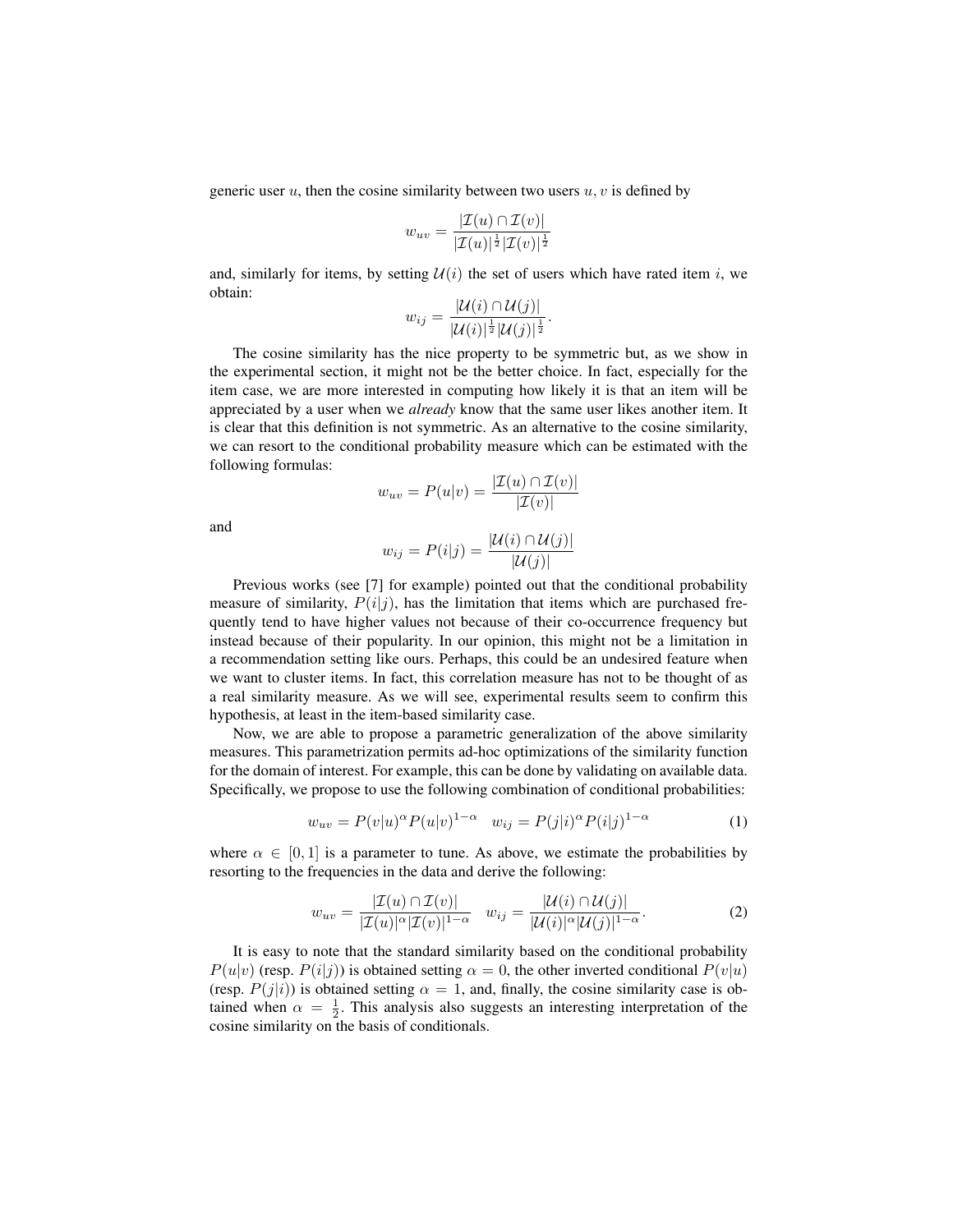#### 2.4 Locality of the Scoring Function

In Section 2 we have seen how the final recommendation is computed by a scoring function that aggregates the scores obtained using individual users or items. So, it is important to determine how much each individual scoring component influences the overall scoring. This is the role of the function  $f(w)$ . In the following experiments we use the exponential family of functions, that is  $f(w) = w^q$  where  $q \in \mathbb{N}$ . The effect of this exponentiation is the following. When  $q$  is high, smaller weights drop to zero while higher ones are (relatively) emphasized. At the other extreme, when  $q = 0$ , the aggregation is performed by simply adding up the ratings. We can note that, in the userbased type of scoring function, this corresponds to take the popularity of an item as its score, while, in the case of item-based type of scoring function, this would turn out in a constant for all items (the number of ratings made by the active user).

### 2.5 Ranking Aggregation

There are many sources of information available regarding songs. For example, it could be useful to consider the additional meta-data which are also available and to construct alternative rankings based on that. It is always difficult to determine a single strategy which is able to correctly rank the songs. An alternative is to use multiple strategies, generate multiple rankings, and finally combine those rankings. Typically, these different strategies are individually *precision oriented*, meaning that each strategy is able to correctly recommend a few of the correct songs with high confidence but, it may be that, other songs which the user likes, cannot be suggested by that particular ranker. Hopefully, if the rankers are different, then the rankers can recommend different songs. If this is the case, a possible solution is to predict a final recommendation that contains all the songs for which the single strategies are more confident. The stochastic aggregation strategy that we used in the challenge can be described in the following way. We assume we are provided with the list of songs, not yet rated by the active user, given in order of confidence, for all the basic strategies. On each step, the recommender randomly choose one of the lists according to a probability distribution  $p_i$  over the predictors and recommends the best scored item of the list which has not yet been inserted in the current recommendation. In our approach the best  $p_i$  values are simply determined by validation on training data.

### 3 Experiments and Results

In the MSD challenge we have:  $i$ ) the full listening history for about 1M users,  $ii$ ) half of the listening history for 110K users (10K validation set, 100K test set), and we have to predict the missing half. Further, we also prepared a "home-made" validation subset (*HV*) of the original training data of about 900K users of training (*HVtr*, with full listening history). The remaining 100K user's histories has been split in two halves (*HVvi* the visible one, *HVhi* the hidden one).

The experiments presented in this section are based on this *HV* data and compare different similarities and different approaches. The baseline is represented by the simple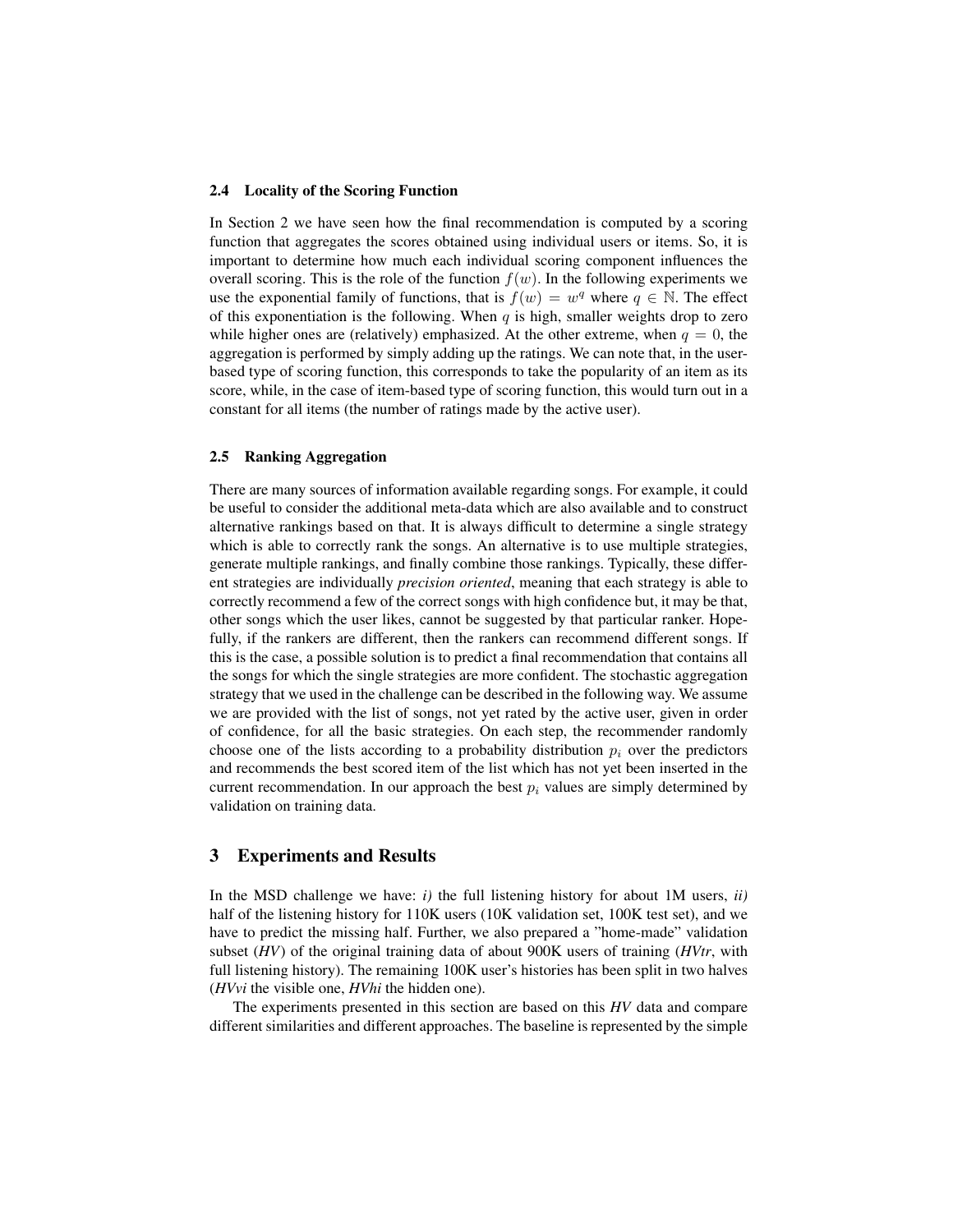popularity based method which recommends the most popular songs not yet listened to by the user. Besides the baseline, we report experiments on both the user-based and song-based scoring functions, and an example of the application of ranking aggregation. Given the size of the datasets involved we do not stress on the significance of the presented results. This is confirmed by the fact that the presented results do not differ significantly from the results obtained over the indipendent set of users used as the test set in the challenge.

### 3.1 Taste Profile Subset Stats

For completeness, in this section, we report some statistics about the original training data. In particular, the following table shows the minimum, maximum, and average, number of users per song and songs per user. The median value is also reported.

| Data Statistics min |    | max | ave               | median |
|---------------------|----|-----|-------------------|--------|
| users per song      |    |     | 1 110479  125.794 | 13     |
| songs per user      | 10 |     | 4400 47.45681     | 27     |

We can see that the large majority of songs have only few users which listened to it (less than 13 users for half of the songs) and the large majority of users have listened to few songs (less than 27 for half of the users). These characteristics of the dataset make the top- $\tau$  recommendation task quite challenging.

#### 3.2 Truncated Mean Average Precision

Conformingly to the challenge, we used the truncated mAP (mean average precision) as the evaluation metric [9]. Let y denote a ranking over items, where  $y(p) = i$  means that item  $i$  is ranked at position  $p$ . The mAP metric emphasizes the top recommendations. For any  $k \leq \tau$ , the *precision at k* ( $\pi_k$ ) is defined as the proportion of correct recommendations within the top- $k$  of the predicted ranking (assuming the ranking  $y$  does not contain the visible songs),

$$
\pi_k(u, y) = \frac{1}{k} \sum_{p=1}^k r_{uy(p)}
$$

For each user the (truncated) average precision is the average precision at each recall point:

$$
AP(u, y) = \frac{1}{\tau_u} \sum_{p=1}^{\tau} \pi_k(u, y) r_{uy(p)}
$$

where  $\tau_u$  is the smaller between  $\tau$  and the number of user u's positively associated songs. Finally, the average of  $AP(u, y_u)$ 's over all users gives the mean average precision (mAP).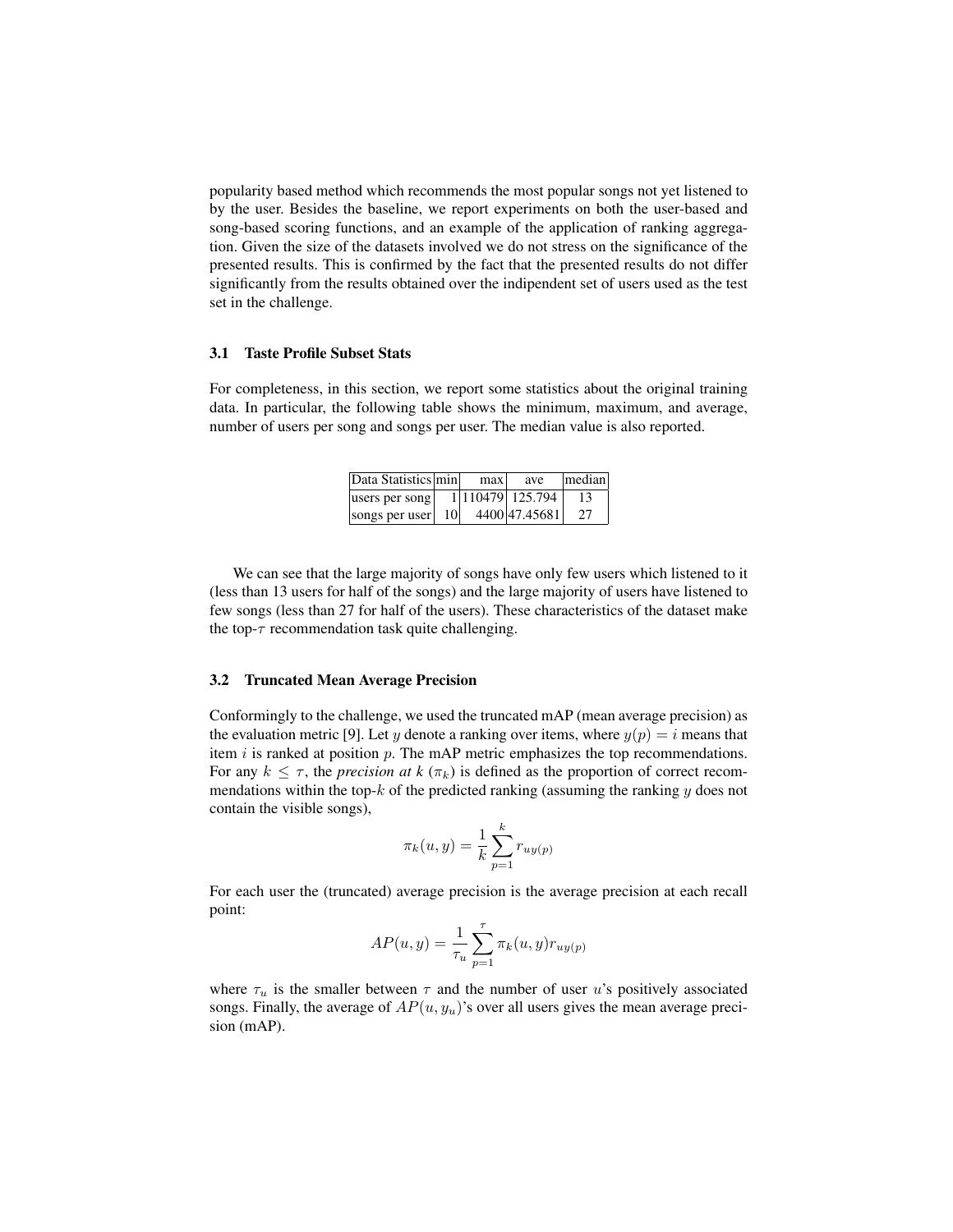#### 3.3 Results

The result obtained on the HV data with the baseline (recommendation by popularity) is presented in Table 1(a). With this strategy, each song  $i$  simply gets a score proportional to the number of users  $|\mathcal{U}(i)|$  which listened to the song.

In Table 1, we also report on experiments that show the effect of the locality parameter q for different strategies: item based and user based (both conditional probability and cosine versions). As we can see, beside the case IS with cosine similarity (Table 1c), a correct setting of the parameter  $q$  drammatically improves the effectiveness on HV data. We can clearly see that the best performance is reached with the conditional probability on an item based strategy (Table 1b).

| Method                                          | mAP@500 |
|-------------------------------------------------|---------|
| Baseline (Recommendation by Popularity) 0.02262 |         |
|                                                 |         |

|       |                                                       |       |                 |       |         | US $(\alpha = 0)$  mAP@500  US $(\alpha = \frac{1}{2})$  mAP@500 |         |
|-------|-------------------------------------------------------|-------|-----------------|-------|---------|------------------------------------------------------------------|---------|
|       | IS $(\alpha = 0)$ mAP@500 IS $(\alpha = \frac{1}{2})$ |       | $\vert$ mAP@500 | $q=1$ | 0.08030 | $q=1$                                                            | 0.07679 |
| $q=1$ | 0.12224                                               | $q=1$ | 0.16439         | $q=2$ | 0.10747 | $q=2$                                                            | 0.10436 |
| $q=2$ | 0.16581                                               | $q=2$ | 0.16214         | $q=3$ | 0.12479 | $q=3$                                                            | 0.12532 |
| $q=3$ | 0.17144                                               | $q=3$ | 0.15587         | $q=4$ | 0.13298 | $q=4$                                                            | 0.13779 |
| $q=4$ | 0.17004                                               | $q=4$ | 0.15021         | $q=5$ | 0.13400 | $q=5$                                                            | 0.14355 |
| $q=5$ | 0.16830                                               | $q=5$ | 0.14621         | $q=6$ | 0.13187 | $q=6$                                                            | 0.14487 |
| (b)   |                                                       | (c)   |                 | $q=7$ | 0.12878 | $q=7$                                                            | 0.14352 |
|       |                                                       |       |                 | (d)   |         | (e)                                                              |         |

Table 1: Results obtained by the baseline, item-based (IS) and user-based (US) CF methods varying the locality parameter (exponent  $q$ ) of the similarity function.

In Figure 1, results obtained fixing the parameter q and varying the parameter  $\alpha$  for both user-based and item-based recommendation strategies are given. We see that, in the item-based case, the results improve when setting a non-trivial  $\alpha$ . In fact, the best result has been obtained for  $\alpha = 0.15$ .

Finally, in Table 2, two of the best performing rankers are combined, and their recommendation aggregated, by using the stochastic algorithm described in Section 2.5. In particular, in order to maximize the diversity of the two rankers, we aggregated an item-based ranker with a user-based ranker. We can see that the combined performance improves further on validation data. Building alternative and effective rankers based on available meta-data is not a trivial task and it was not the focus of our current study. For this we decided to postpone this additional analysis to a near future.

### 3.4 Comparison with other approaches

We end this section by comparing our with other approaches that have been used in the challenge. Best ranked teams all used variants of memory based CF, besides the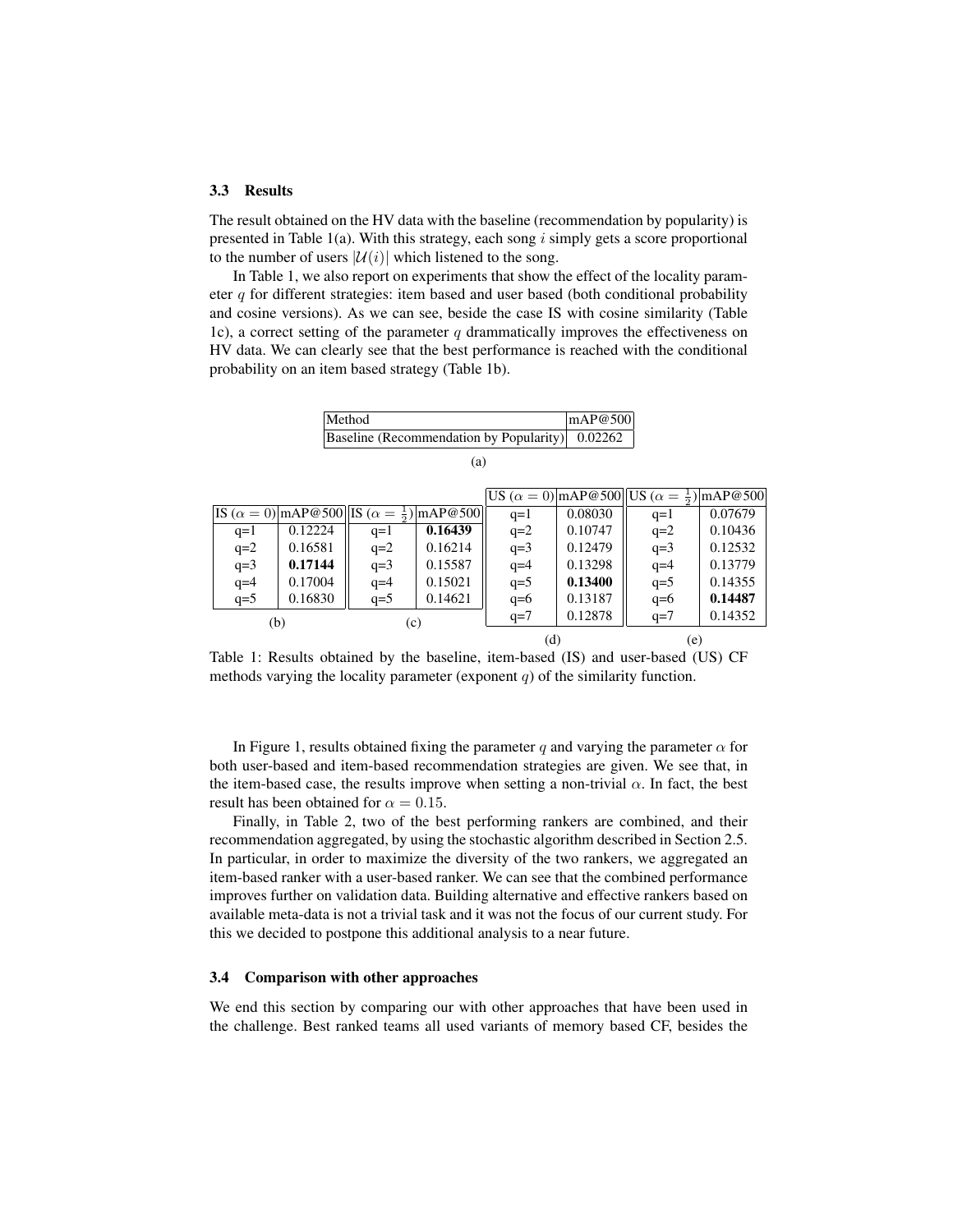

(a) IS with  $0 \le \alpha \le 0.5$ ,  $q = 3$ , best-mAP@500:  $0.177322(\alpha = 0.15)$ 



(b) US with  $0 \le \alpha \le 1$ ,  $q = 5$ , best-mAP@500:  $0.143551(\alpha = 0.6)$ 

Fig. 1: Results obtained by item-based (IS) and user-based (US) CF methods varying the  $\alpha$  parameter.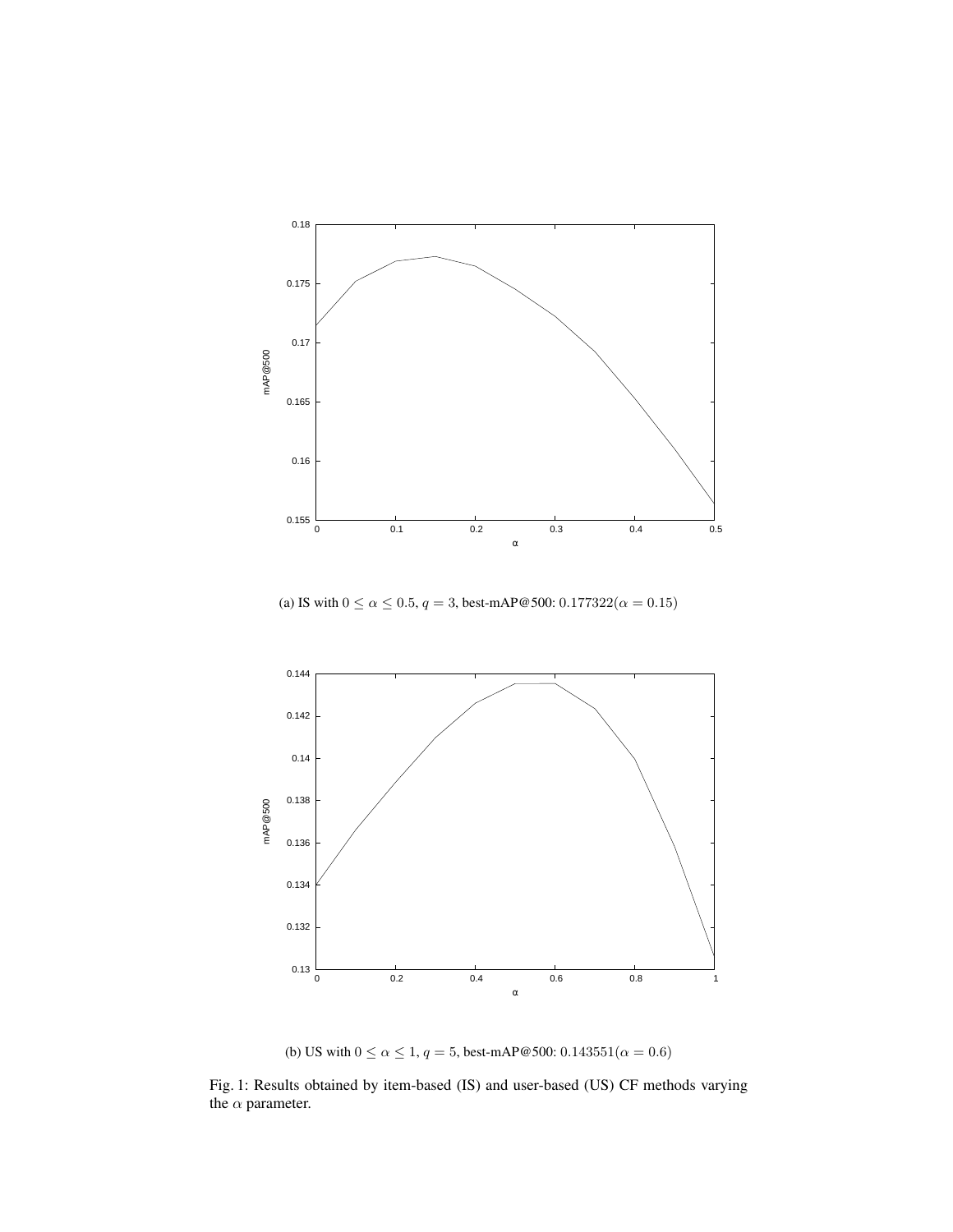| $(IS, \alpha = 0.15, q = 3)$ $(US, \alpha = 0.3, q = 5)$ $\text{mAP} @ 500$ |     |         |
|-----------------------------------------------------------------------------|-----|---------|
| 0.0                                                                         | 1.0 | 0.14098 |
| 0.1                                                                         | 0.9 | 0.14813 |
| 0.2                                                                         | 0.8 | 0.15559 |
| 0.3                                                                         | 0.7 | 0.16248 |
| 0.4                                                                         | 0.6 | 0.16859 |
| 0.5                                                                         | 0.5 | 0.17362 |
| 0.6                                                                         | 0.4 | 0.17684 |
| 0.7                                                                         | 0.3 | 0.17870 |
| 0.8                                                                         | 0.2 | 0.17896 |
| 0.9                                                                         | 0.1 | 0.17813 |
| 1.0                                                                         | 0.0 | 0.17732 |

Table 2: Results obtained aggregating the rankings of two different strategies, itembased (IS,  $\alpha = 0.15$ ,  $q = 3$ ) and user-based (US,  $\alpha = 0.3$ ,  $q = 5$ ), with different combinations.

(a)

5-th ranked team that used the Absorption algorithm by YouTube [2] which is a graph based method that performs a random walk on the rating graph to propagate preferences information over the graph. On the other side, matrix factorization based techniques showed a very poor performance on this task and people working on that faced serious memory and time efficiency problems. Finally, some teams tried to inject meta data information in the prediction process with scarse results. In our opinion, this can be due to the fact that there is a lot of implicit information contained in the user's history and this is much more than explicit information one can get from metadata. We conclude that meta data information can be more effectively used in a *cold start* setting.

### 4 Conclusion

In this paper we have presented the technique we used to win the MSD challenge. The main contributions of the paper are: a novel scoring function for memory based CF that results particularly effective (and efficient) on implicit rating settings and a new similarity measure that can be adapted to the problem at hand. In the near future we want to investigate on the possibility of using metadata information to boost the performance and in a more solid way to aggregate multiple predictions.

# 5 Acknowledgments

This work was supported by the Italian Ministry of Education, University, and Research (MIUR) under Project PRIN 2009 2009LNP494 005. We would like to thank the referees for their comments, which helped improve this paper considerably.